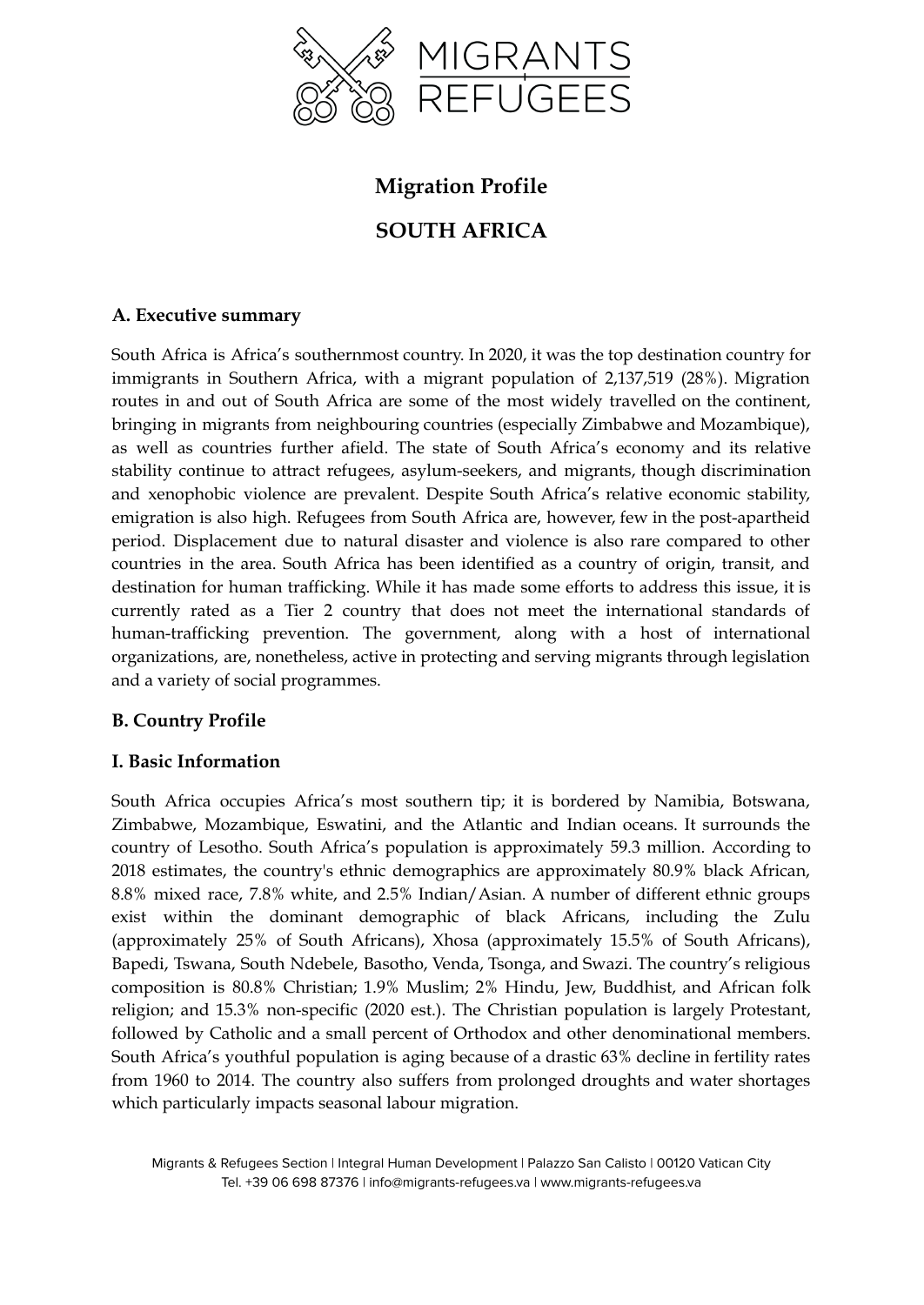# **II. International and Internal Migrants**

South Africa is the most important destination country for migrants in Africa. The number of international migrants in South Africa increased from around 2 million in 2010 to over 4 million in 2019 and then dropped to approximately 2.9 million in mid-2020. This amounts to approximately 4.8% of South Africa's total population. Of these, 43.1% were female, 11.1% were 19 and younger, and 7.1% were 65 and older.

Migration to and within South Africa is fluid and diversified even though migrants face a precarious labour market and many forms of discrimination.

One of the typical migration routes is the Mozambique-South Africa migration corridor. This is the eighth most traversed of the top twenty migration corridors involving African countries; and it ranks fourth among those between African countries, with approximately 750,000 people migrating to South Africa from Mozambique. The next most travelled route is the Zimbabwe-South Africa corridor; it is 20th for the continent overall and 11th highest among corridors involving two African countries, and has witnessed approximately 375,000 people entering the country.

Immigration from India has historically been significant, while recent years have seen a substantial rise in the number of Chinese migrant workers moving to South Africa and other countries in the subregion.Given its advanced economy and relative political stability, South Africa has also experienced high volumes of immigration in recent years, attracting migrants, asylum seekers and refugees from within and outside Southern Africa.

Intra-regional labour migration is also well established in the area, and substantial numbers of people traditionally migrate from countries such as Eswatini, Lesotho, Malawi, and Zimbabwe, to work in South Africa and Botswana.While traditional sectors, like the mining sector, continue to attract migrant workers, other sectors, including finance and information technology, are increasingly drawing migrants to South Africa.

Integration of internal and international migrants is hampered by phenomena such as the development of gated communities. While gated communities are one of the main features of urbanization in Africa, and continentally began in South Africa, they influence communities and reinforce segregation by increasing social differences between migrants and non-migrants.

Irregular migration is also widespread in Southern Africa and involves intraregional migrants, like those from Zimbabwe and Mozambique, moving to South Africa. Migrant smuggling networks have grown exponentially over the decades and have become more professionalized and organized due to increasing difficulty in crossing borders in Southern Africa. While many migrants smuggled into Southern Africa are from within the subregion, some originate from outside Southern Africa, particularly from the Horn of Africa.

### **III. Emigration and Skilled Migration**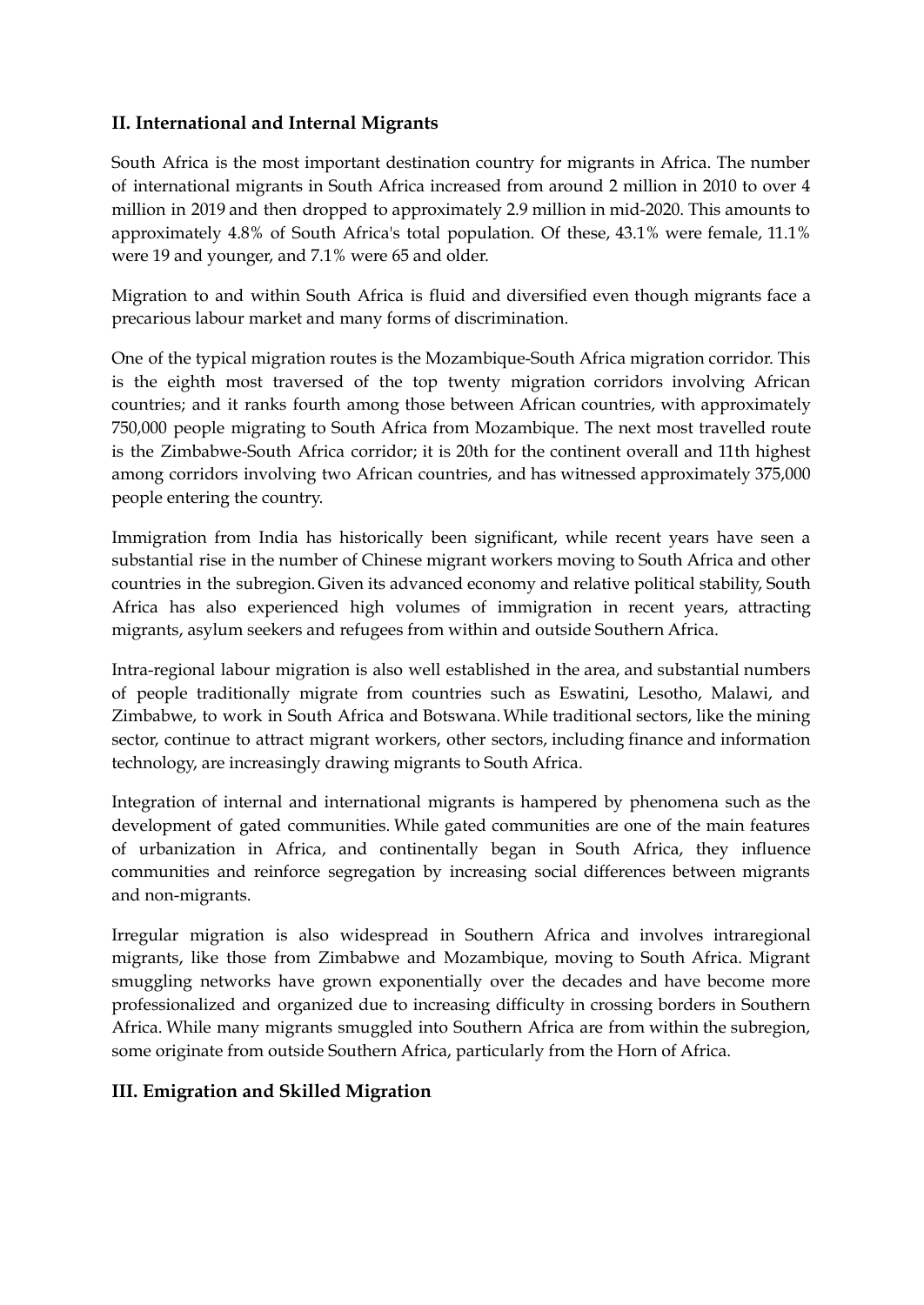The total number of emigrants from South Africa in mid-2020 was 914,900. In the post-apartheid period, increasing numbers of highly skilled white workers emigrated, citing dissatisfaction with the political situation, crime, poor services, and a reduced quality of life.

The 2017 White Paper on International Migration from the Department of Home Affairs stated that South Africa loses a significant percentage of its skilled workforce every year. An estimated 520,000 South Africans emigrated between 1989 and 2003, with the numbers increasing by approximately 9% annually. Around 120,000 of those emigrants had professional qualifications and represented approximately 7% of the total stock of professionals employed in South Africa, eight times the number of professionals who immigrated to the country in the same period. Although the education system has improved and brain drain has slowed in the wake of the 2008 global financial crisis, South Africa continues to face skills shortages in several key sectors, such as healthcare and technology. The South Africa-Australia migration corridor is among the top 10 migration corridors involving Oceanian countries, having facilitated the migration of almost a quarter of a million South Africans to Australia.

# **IV. Forced Migrants (internally displaced, asylum seekers, refugees, and climate displaced people)**

The refugee population in South Africa increased from 6,800 in 1997 to 66,000 in 2013 and then rose substantially to 112,000 and 121,600 in 2014 and 2015, respectively. It dropped to 91,000 in 2016 and then stabilized at about 89,000 between 2017 and 2019. A similar trend can be seen in asylum seekers, with 463,900 in 2014 and then a substantial rise to 1,100,000 in 2015, followed by a decline to 218,300 in 2016 and a further drop to 188,300 in 2019.Refugees in South Africa are primarily from Somalia, the Democratic Republic of Congo, the Republic of Congo, Ethiopia, Burundi, and Zimbabwe. In 2017, the majority of asylum applicants were from Ethiopia (26%), DRC (17%), Bangladesh (14%), Zimbabwe (10%), and Pakistan and Nigeria (each at approximately 5%). Those seeking asylum are typically young, with 71% of applicants aged 19 to 35 and 17% aged 18 and under. The number of asylum applications being processed plummeted from 223,324 to 24,174 between 2009 and 2017.

Refugees and asylum seekers have freedom of movement in South Africa and generally have the right to seek employment or self-employment, although recent legislative amendments have limited certain categories of asylum seekers' right to work. Many asylum seekers and refugees choose to start their own enterprises in the informal sector as they often struggle to find employment in the formal economy. A 2017 report on "refugee entrepreneurial economies in urban South Africa" by the Southern African Migration Programme (SAMP) found that refugee enterprises have contributed to the country's economy by creating jobs; an estimated 52% and 45% of foreign run businesses in Cape Town and Limpopo province, respectively, employ people in their enterprises, with around 50% of these businesses likely to employ South Africans. The report on Cape Town and Limpopo province also found that male refugee entrepreneurs substantially dominate in both areas, with just 20% and 25% of businesses being owned by women. The entrepreneurs in both locations also tended to be fairly young, with 77% in Limpopo and 80% in Cape Town being under 40.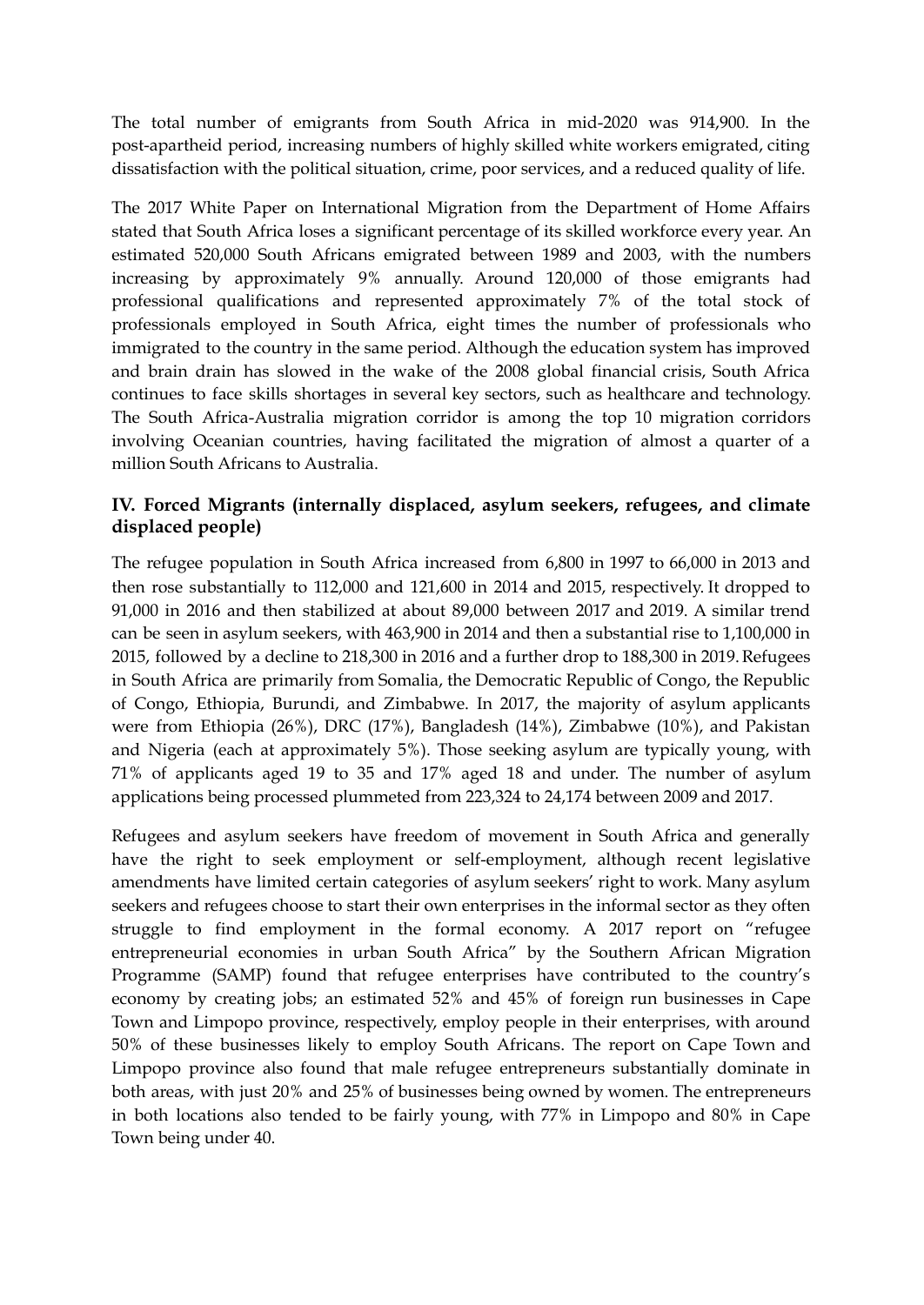While under apartheid, South Africa was a clear refugee producing country (38,600 in 1984), the number of outgoing refugees dropped substantially since the first democratic elections in 1994, and currently there are only approximately 453 refugees from South Africa globally. Internal displacement due to conflict and natural disasters is also minimal compared with other countries in the region such as Mozambique, Zimbabwe, and DRC. As of 31 December 2019, South Africa had 350 internally displaced people (IDPs), with 100 displaced due to natural disasters and 250 displaced due to conflict and violence.

# **V. Victims of Human Trafficking**

For the past five years, South Africa has been classified as a country of origin, transit, and destination for human trafficking. While trafficking often goes unreported because of fear of retaliation, making existing statistics inexact, police records show that 2,132 cases were reported to the South African Police between 2015 and 2017. This is confirmed by empirical studies and by the increasing number of trafficking convictions.

Traffickers in South Africa generally rely on deception rather than force, misleading victims with the promise of well-paid jobs or educational opportunities. Traditional spiritual practices are also used by some traffickers as a means of coercion. Traffickers recruit their victims from poor countries, rural areas within South Africa, and urban centres such as Cape Town, Johannesburg, Durban, and Bloemfontein, where they coerce them into forced domestic labour, agricultural work, criminal activity, and sex work. Foreign males aboard fishing vessels in South Africa's territorial waters are exploited by traffickers, with approximately 10 to 15 victims disembarking each month in Cape Town. Young men from neighbouring countries who migrate to South Africa for farm work are also exploited; some are later arrested and deported as undocumented immigrants. Traffickers subject Pakistanis and Bangladeshis to forced labour through debt-based coercion and force women from Lesotho into the South African sex trade.

South Africa is a Tier 2 country as the government is making significant efforts to eliminate trafficking in some respects but does not yet fully meet the minimum standards of the Trafficking Victims Protections Act (TVPA). In 2019, the government increased investigations, prosecutions, and convictions of traffickers, including those within organized criminal syndicates. The government increased training of frontline responders and, in partnership with NGOs and international organizations, provided victims with protective services, increasing protection for those assisting in ongoing criminal investigations.

In 2019, the government prosecuted 71 alleged traffickers, and of those prosecuted, 44 were men and 27 were women; 62 of those alleged traffickers were prosecuted under the Anti-Trafficking law, five under the Immigration Act of 2002, and four under other statutes. The government convicted eight people, three men and five women, the same number as the previous year. Most offenders received life or multiple life sentences. One received ten years' imprisonment, and another still awaited sentencing at the end of the US State Department 2020 Trafficking in Persons' reporting period. The Directorate of Priority Crime Investigation (the Hawks), working closely with the National Prosecuting Authority (NPA), investigated 24 potential trafficking cases in 2020. Of these, 13 involved sex trafficking, six involved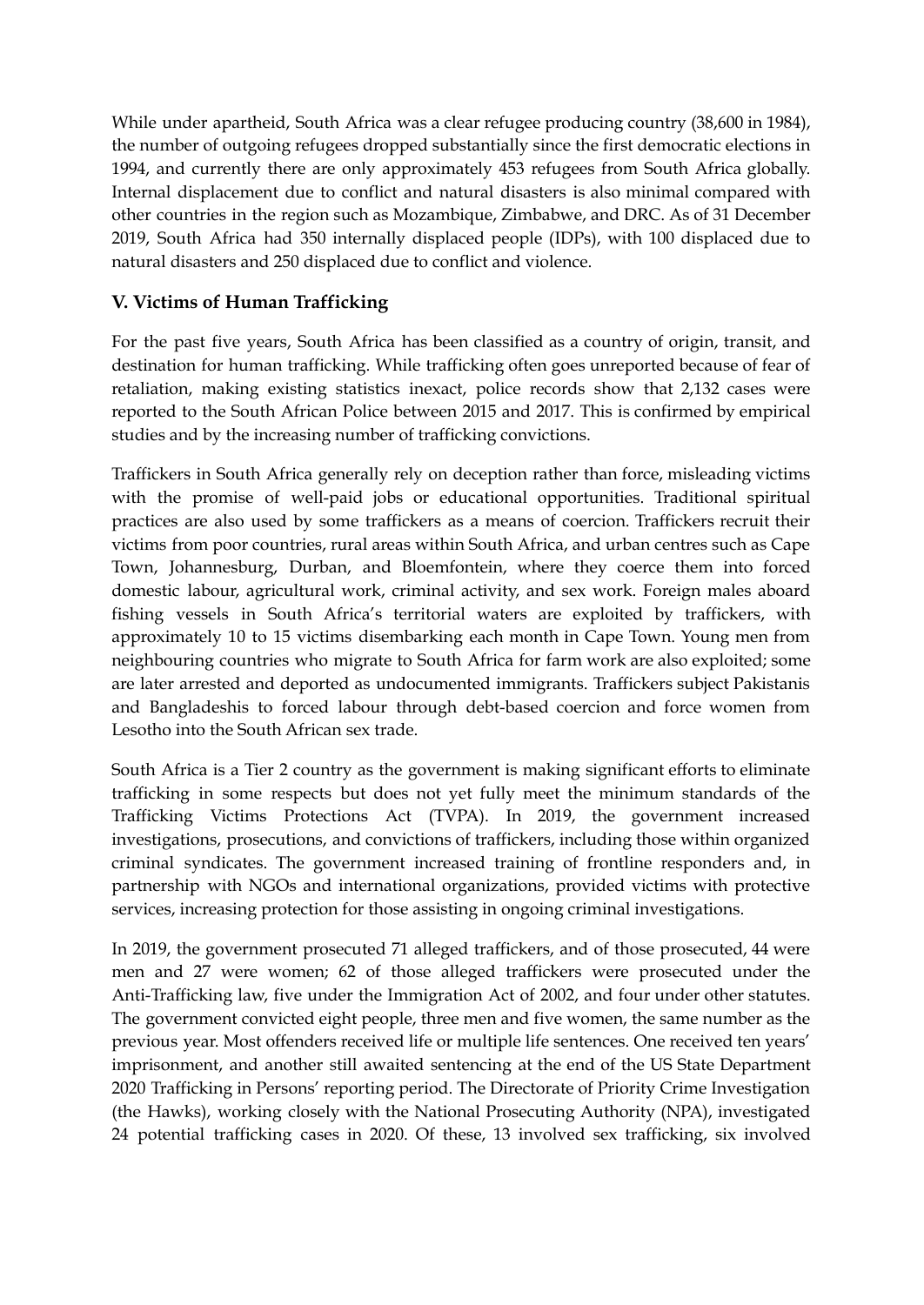labour trafficking, and five were determined not to be trafficking cases at all. This was a slight decrease from the 2018-2019 period when the Hawks investigated 36 potential cases.

While the government conducted increased awareness-raising activities and launched its national policy framework on trafficking, corruption and official complicity among law enforcement and immigration officials remain a significant obstacle to combating trafficking. The Department of Employment & Labour did not comprehensively monitor or investigate forced child labour or the labour-trafficking of adults in the agricultural, mining, construction, and fishing sectors. Regulations for the application and enforcement of the 2013 Prevention and Combating of Trafficking in Persons Act (PACOTIP) have not been implemented for years.

## **VI. National Legal Framework**

The primary legislation governing refugees and asylum seekers is the 1998 Refugees Act (Act 130 of 1998). This act extends the protection of refugees and applies a rights-based approach to asylum-seekers that rejects camps and allows them to move freely. It grants refugees and asylum seekers the right to work and study and deliberately refuses to make a distinction between them in many respects. The Act additionally defines who is a refugee, sets out the refugee-status determination process, and sets out and affirms the principles of non-refoulement and non-penalization for irregular entry into or presence in South Africa. The 2008, 2011, and 2017 Refugees Amendment Acts all amended the Refugees Act of 1998. The corresponding requisite regulations and came into effect in January 2020.

The 2017 Refugees Amendment Act is the most extensive of the amendments, adding to the existing provisions on the exclusion of refugee status. It stipulates that asylum seekers who have not reported to a Refugee Reception Office within five days of entering the country be denied refugee status. It also limits the right to work of asylum seekers to those who are unable to support themselves and their families after a period of four months and those who are not supported by an NGO or the UNHCR. Such asylum-seekers must provide a letter of employment within six months of being granted the right to work. The amendment further extends the time limit before which refugees may request permanent residence from 5 to 10 years. It also provides for a fine or prison sentence (up to five years) for persons in possession of an expired asylum-seekers' visa and the deregistration of such from the refugee-status determination process. This latter practice has, however, been suspended and is currently being challenged in the courts.

International migrants are governed by the Immigration Act, which refines migration policy to support various forms of migration including visit and sojourn, study, and the movement of skilled labour. It implements different categories of work permits to give South African employers access to foreign skills, primarily on a temporary basis. The Act thus reinforces the control and deterrence of migration, additionally providing for identification and deportation processes. Generally, it strengthens border surveillance and immigration law enforcement and, in conjunction with the South African Border Management Authority Act 2 of 2020, aims to curb irregular migration and reduce associated "pull factors".

In 2004, the Immigration Amendment Act reinforced the restrictive nature of the original Immigration Act and increased the powers of the Minister and Director General of Home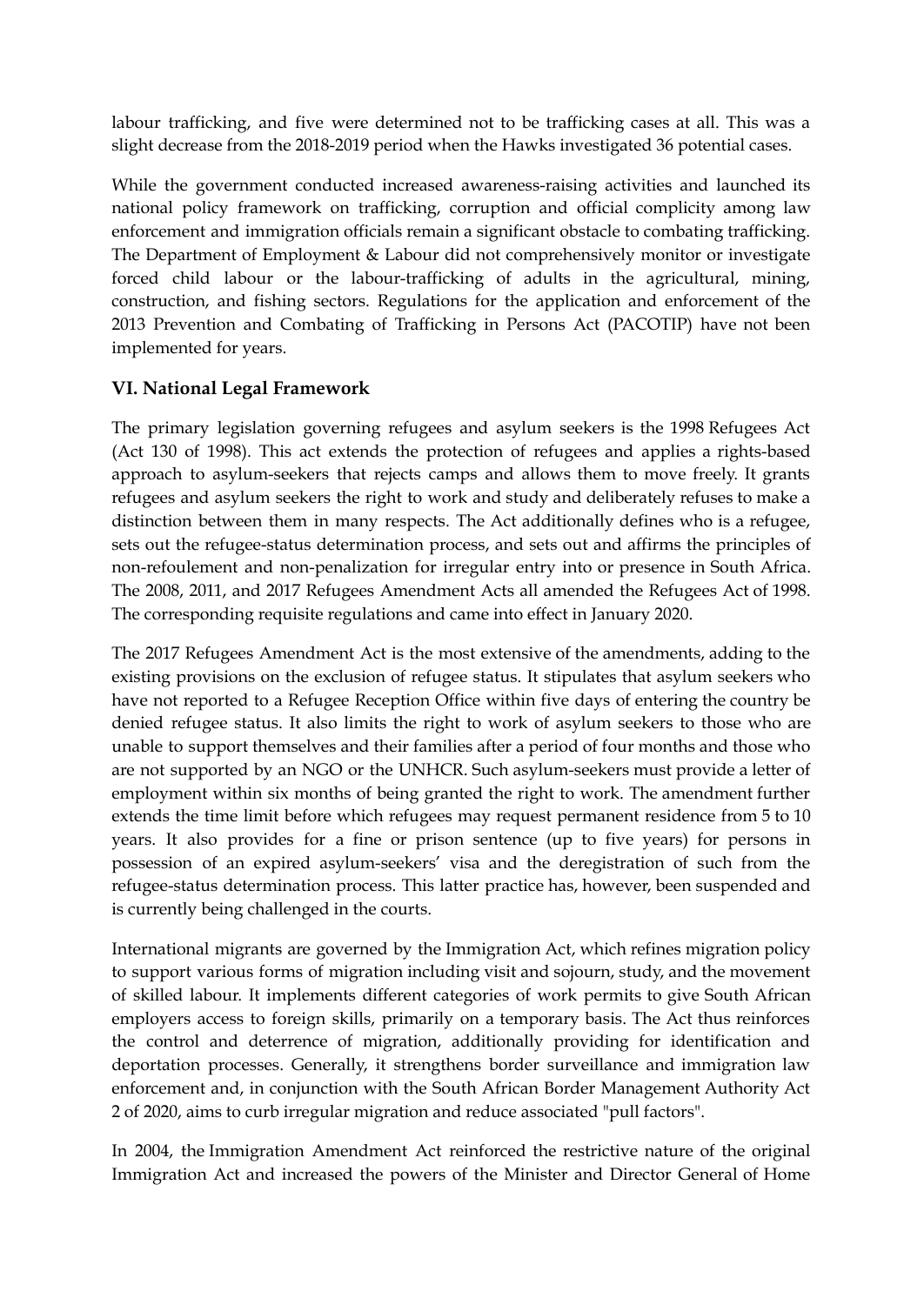Affairs. It reduced the number of permits available and adjusted the work permit policy to apply only to persons in a particular "occupation or class". The 2007 Immigration Amendment Act brought about changes in favour of cross-border merchants, particularly women, and relaxed the obligation of African students to pay repatriation fees. Some government dispensation projects, such as the Zimbabwean, Angolan, and Lesotho Special Permits projects, aimed at documenting low-skilled international migrants from South African Development Community (SADC) countries to enable permit holders to work or study in South Africa without the complexity of the Immigration Act visa options.

The majority of the provisions in the South African Constitution apply to everyone within the country, including international migrants; for instance, the Births and Deaths Registration Act and the Citizenship Act apply to people on the move. South Africa is a party to a number of international conventions on refugees and migrants, including the 1951 Refugee Convention and its 1967 protocol and the 1969 OAU Refugee Convention. South Africa has signed the 2005 South African Development Community (SADC) Protocol on the Facilitation of Movement of Persons which allows visa-free travel between SADC States for up to 90 days and aims to promote a liberal policy of permanent and temporary residence and a work permit policy between SADC states, but the protocol is yet to come into effect due to the limited number of ratifications. South Africa is not a party to the Statelessness Conventions of 1954 and 1961, nor is it a party to the 2009 Kampala Convention on IDPs. The Prevention and Combating of Trafficking in Persons Act (PACOTIP) was passed in 2013, although the regulations regarding its immigration provisions are yet to be promulgated.

### **VII. Main Actors**

### *The State*

The Department of Home Affairs is the government ministry primarily responsible for migration matters. It oversees the identification and documentation of migrants, and with the granting of refugee status which occurs in two to five stages including potential reviews and appeals. Refugee status is determined by Refugee Status Determination Officers (RSDOs), whose decisions can be brought before the Refugee Appeal Board, or are subject to review by the Standing Committee for Refugee Affairs.

The Department's various directorates include the Immigration Inspectorate, and it works with the South African Police Service and the Asylum Seeker Management. The Director General of Home Affairs determines the need and location of Refugee Status Determination offices in consultation with the Standing Committee for Refugee Affairs. The Department also deals with border control.

Other government departments with related functions include the Departments of Social Development, Basic Education, Health, and Employment & Labour.

#### *International Organizations*

The most important international organizations dealing with migration in South Africa are the IOM (International Organization for Migration), the United Nations High Commissioner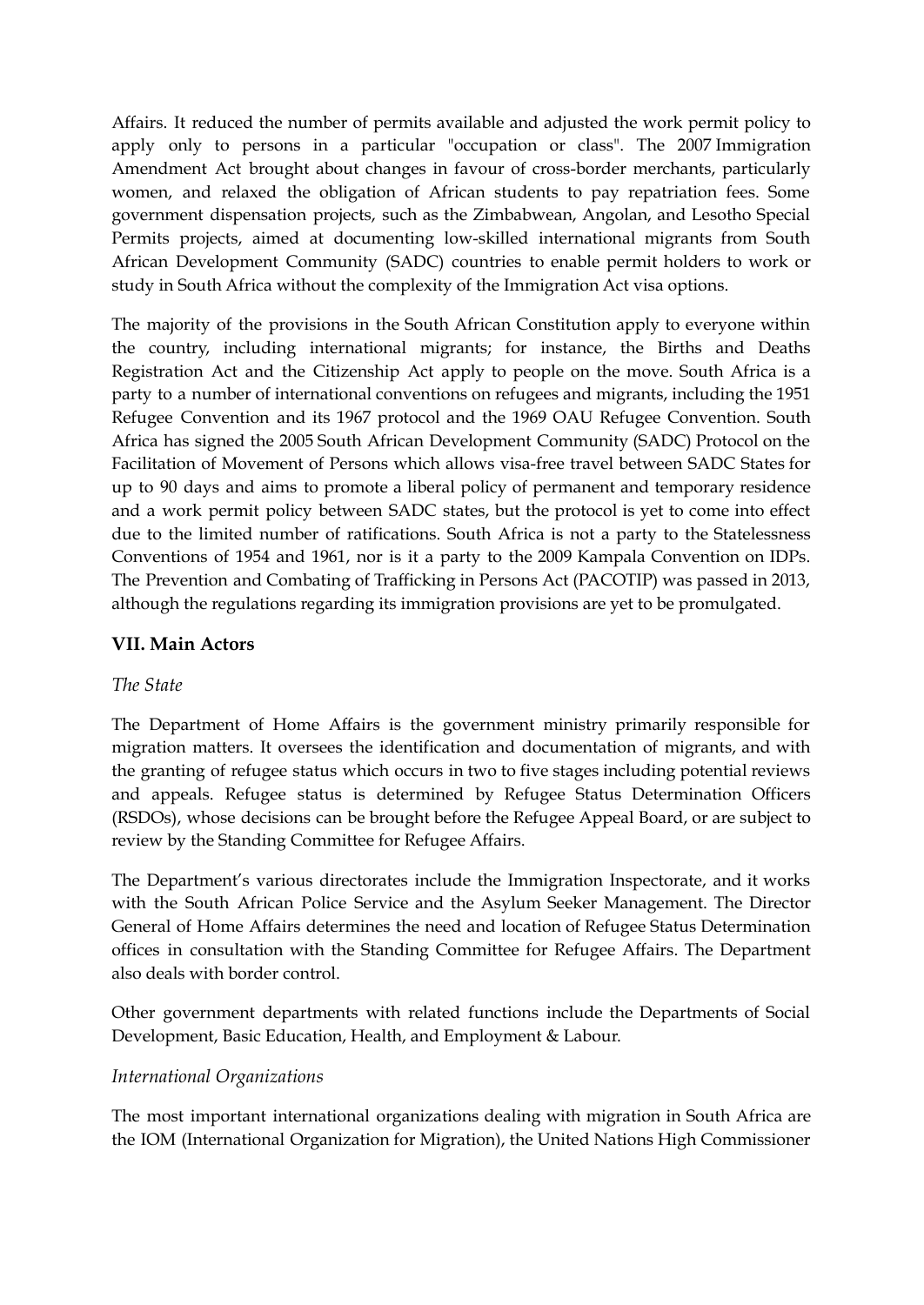for Refugees (UNHCR), the ILO (International Labour Organization), and Doctors Without Borders (MSF).

IOM aims to improve data collection regarding migratory movements and internal displacements as well as to better manage situations at borders, where refugees and asylum seekers are present in significant numbers.

UNHCR has an important role with respect to the protection, education, and social assistance of refugees, asylum seekers, IDPs, and stateless persons. It urges and supports the Government to respect its international obligations to protect refugees and people seeking asylum in South Africa. UNHCR chairs the Protection Working Group, which is working with the South African Police Services to prevent and respond to xenophobic attacks, and advocates for conducive reception conditions to ensure all refugees have the ability to seek asylum. UNHCR partners run education programmes that offer education assistance to refugees and asylum‐seekers and social assistance in the form of food vouchers, non‐food items, sanitary materials, and social grants to the most vulnerable.

#### *The Catholic Church*

The Catholic Church is a major actor in South African migration matters. A number of dioceses have created Commissions for Pastoral Care of Migrants and Refugees, some of which operate through diocesan Caritas or Justice and Peace offices. The dioceses that have Pastoral Care for Migrants and Refugees include the Archdiocese of Johannesburg (1998), the Archdiocese of Durban (1999), the Diocese of Port Elizabeth, Caritas Aliwal North, Caritas Tzaneen, the Catholic Women's Shelter of Musina, the Diocese of Witbank, Caritas of Rustenburg, and Caritas Polokwane. Other dioceses are in the process of structuring their own Pastoral Care for Migrants and Refugees office.

The Southern African Catholic Bishops' Conference (SACBC) has an established Migrants and Refugees Office which coordinates all the Catholic Agencies working with migrants and refugees. They usually have two meetings every year to discuss relevant matters and networking. The Catholic Parliamentary Liaison Office (CPLO) of the SACBC is the official vehicle for contact and dialogue between the Catholic Church in South Africa and the country's Parliament and government. It provides an avenue for the Church – as part of civil society – to contribute to debates on issues of public policy, to exert an influence for the common good in areas of political, economic and social concern, and to help shape legislative and policy developments.

The Scalabrini Fathers operate in Cape Town through the Scalabrini Centre, offering services such as advocacy, education, and employment aid, among others, to migrants and refugees. Lawrence House is their Child and Youth Care Centre for vulnerable and often undocumented minors. The Scalabrini Institute for Human Mobility in Africa (SIHMA) is dedicated to the research and dissemination of information about migration. The Scalabrini Fathers are also involved in the Stella Maris Port chaplaincy for seafarers and undertake pastoral work with linguistic and ethnic communities. In Johannesburg, they are in involved in pastoral work and social projects through St. Patrick La Rochelle.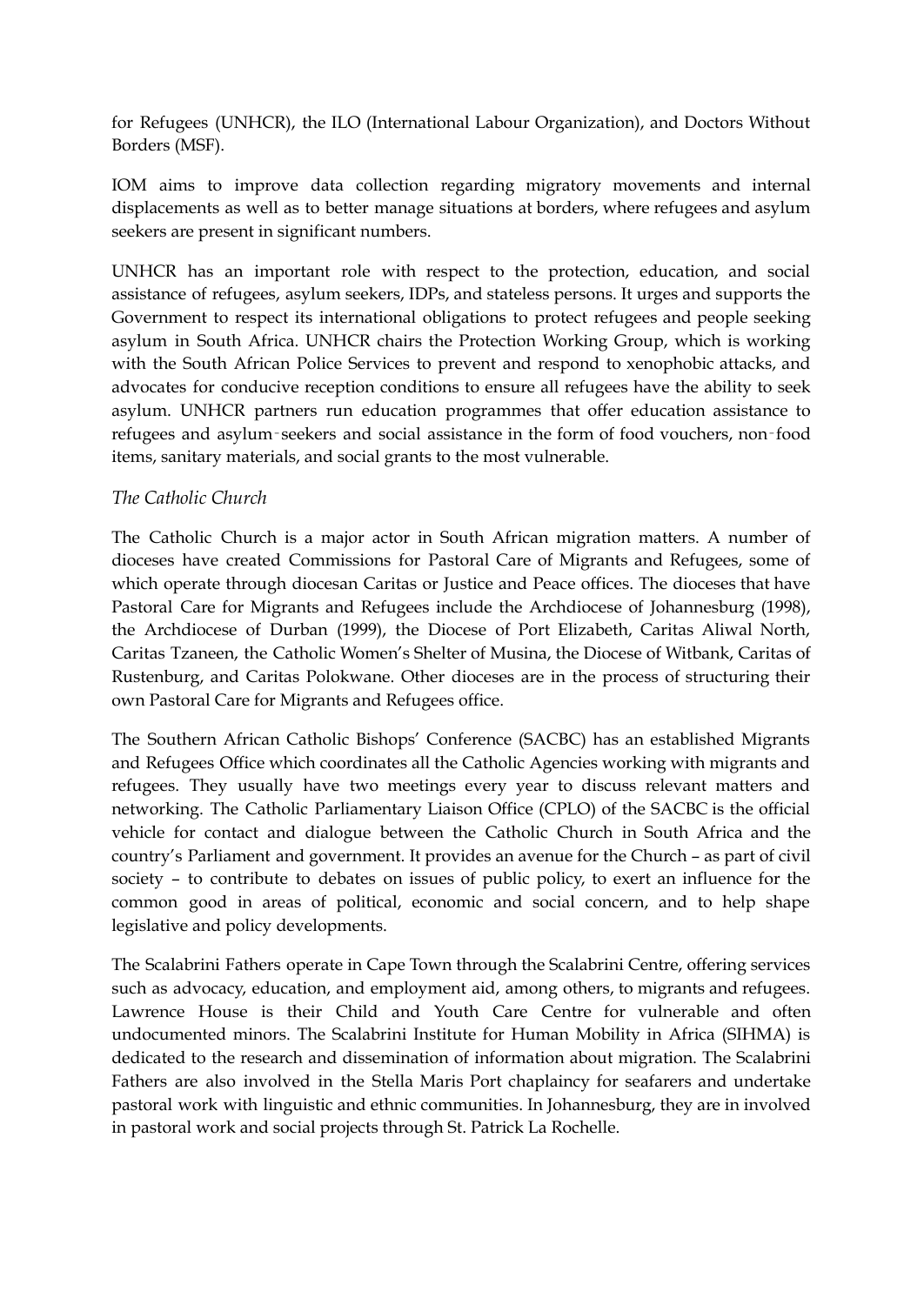The Scalabrini Missionary Sisters are based in Johannesburg, where since 2001, they have run the Bienvenu Shelter for refugees, migrants, and displaced women and their children, as well as the empowerment programme at Mother Assunta Training Centre. They provide temporary accommodation to mothers and their children and professional development for migrants and refugees, including the empowerment of women in the local community. The shelter provides displaced persons with safe accommodation, food, access to medical care, and legal documentation. Since 1998, the Scalabrini Missionary Sisters have been coordinating the Pastoral Care for Migrants and Refugees Department at the Catholic Archdiocese of Johannesburg. In 2018, they started to coordinate the SACBC Migrants and Refugees Office. The Scalabrini Missionary Sisters at Ressano Garcia (Mozambique) have provided services of Pastoral Care to migrants since 1994, and at the South African border they are working in collaboration with Komatiport Parish (South Africa). SACBC disseminates information about migration through Radio Veritas.

Three2Six is a programme started by the Sacred Heart College, a Catholic Marist school in Johannesburg, in 2008. It provides safe, quality education to primary school refugee children who cannot access public education, building the children's resilience and preparing them to leave the project and enter mainstream schools. Three2Six provides employment and professional development for refugee teachers and advocates for the rights of refugee children.

Counter Trafficking In Persons (CTIP) is a joint project of the Leadership Conference of Consecrated Life (LCCL) and the SACBC. It creates awareness on the issue of human trafficking, welcomes victims of trafficking and helps them find a home within the parish community; advocates for legislation to combat human tracking; and forms or joins groups to oppose the recruitment or 'grooming' of young people for the sex industry

The Catholic Women's and Children Shelter in Musina is run by the Holy Cross sisters**.** The shelter is situated in Musina – near the Zimbabwe border – the major transit route for refugees and migrants from Zimbabwe, DRC, Rwanda, Burundi, and Malawi. Almost all of the residents suffered sexual violence in their countries of origin, including abuse and violence from their husbands and partners; and almost all of them have experienced sexual violence during their journeys to South Africa. The shelter provides them with safe accommodation and food, as well as access to medical care and legal documentation. The Shelter also provides support and assistance to many refugees and migrant women who live in the surrounding community, and others who are passing through.

### *Other Organizations*

Civil society is robust and active in South Africa, and many NGOs work with people on the move. Some of these are Refugee Social Services, Lawyers for Human Rights, Future Families, the Adonis Musati Project, the Nelson Mandela University Refugee Rights Centre, the University of Cape Town Refugee Rights Unit, the Centre for the Study of Violence and Reconciliation, and Study Trust.

### **February 2021**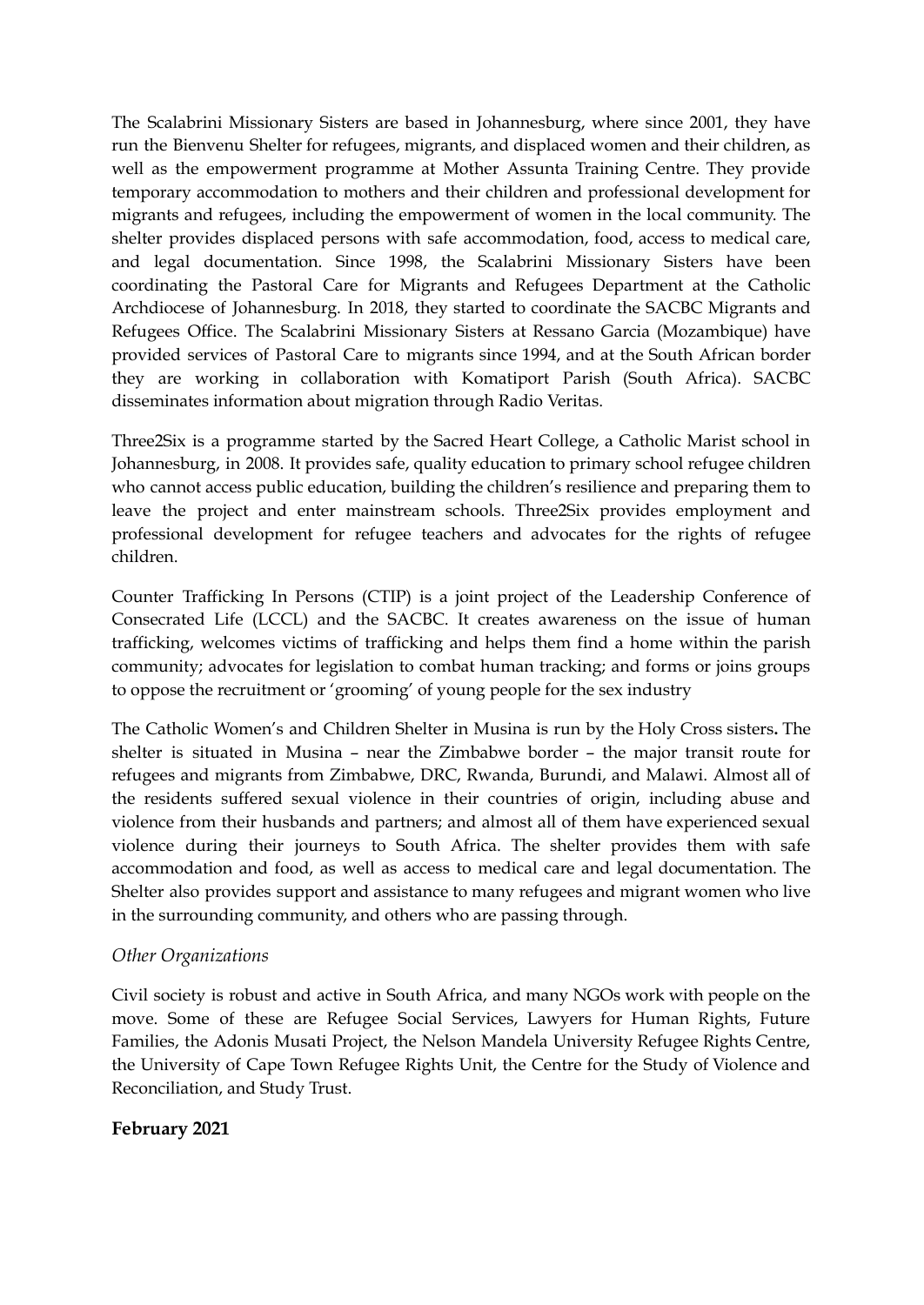# **C. References**

Auditor General Report Performance Audit on Immigration process for illegal immigrants at DFA - South Africa 2019 [Performance](https://afrosai-e.org.za/2020/05/11/performance-audit-on-immigration-process-for-illegal-immigrants-at-dfa-south-africa/) Audit on Immigration process for illegal immigrants at DFA - South Africa - AFROSAI-E [\(afrosai-e.org.za\)](https://afrosai-e.org.za/2020/05/11/performance-audit-on-immigration-process-for-illegal-immigrants-at-dfa-south-africa/)) accessed February 2021.

Brand South African reporter. (2015, December 28). South Africa: economy overview. Retrieve on brandsouthafrica:

[https://www.brandsouthafrica.com/investments-immigration/business/economy/south-a](https://www.brandsouthafrica.com/investments-immigration/business/economy/south-africa-economy-overview) [frica-economy-overview](https://www.brandsouthafrica.com/investments-immigration/business/economy/south-africa-economy-overview) accessed February 2021.

Canada: Immigration and Refugee Board of Canada. (2018, Avril 30). Afrique du Sud : information sur le traitement réservé par la société et les autorités aux Africains noirs d'origine étrangère qui sont citoyens ou résidents permanents; information sur la protection offerte par l'État. Retrieve on Refworld: <https://www.refworld.org/docid/5b3cb7bc7.html> accessed February 2021.

Department of Home Affairs . (2017, July). White Papers. Retrieve on South African Government: [www.dha.gov.za/WhitePaperonInternationalMigration-20170602.pdf](http://www.dha.gov.za/WhitePaperonInternationalMigration-20170602.pdf) accessed February 2021.

GOV.ZA. (2013). Environment. Retrieve on South African Government: [https://www.environment.gov.za/sites/default/files/reports/environmentoutlook\\_chapte](https://www.environment.gov.za/sites/default/files/reports/environmentoutlook_chapter3.pdf) [r3.pdf](https://www.environment.gov.za/sites/default/files/reports/environmentoutlook_chapter3.pdf) accessed February 2021.

GOV.ZA. (2019). Government system. Retrieve on South African Government: <https://www.gov.za/about-government/government-system> accessed February 2021.

IOL, 2020

[https://www.iol.co.za/the-star/opinion-analysis/the-truth-about-human-trafficking-in-sou](https://www.iol.co.za/the-star/opinion-analysis/the-truth-about-human-trafficking-in-south-africa-43f8bcf0-35c2-4374-95be-50ff4b274466) [th-africa-43f8bcf0-35c2-4374-95be-50ff4b274466](https://www.iol.co.za/the-star/opinion-analysis/the-truth-about-human-trafficking-in-south-africa-43f8bcf0-35c2-4374-95be-50ff4b274466) accessed February 2021.

IDMC, 2020, South Africa. <https://www.internal-displacement.org/countries/south-africa> accessed February 2021.

Jinnah, Z. (2016). L'Afrique du Sud face aux migrations économiques. Retrieve on Cairn: <https://www.cairn.info/revue-politique-etrangere-2016-1-page-53.html> accessed February 2021.

Lennep, T. v. (2019, September 17). MIGRATION II: THE SOUTH AFRICAN MIGRATION POLICY LANDSCAPE. Retrieve on HelenSuzman Foundation:

https://hsf.org.za/publications/hsf-briefs/the-south-african-migration-policy-landscape# f [tn19](https://hsf.org.za/publications/hsf-briefs/the-south-african-migration-policy-landscape#_ftn19) accessed February 2021.

Migration Data Portal, 2021.

[https://migrationdataportal.org/?t=2020&i=stock\\_abs\\_&cm49=710](https://migrationdataportal.org/?t=2020&i=stock_abs_&cm49=710) accessed February 2021.